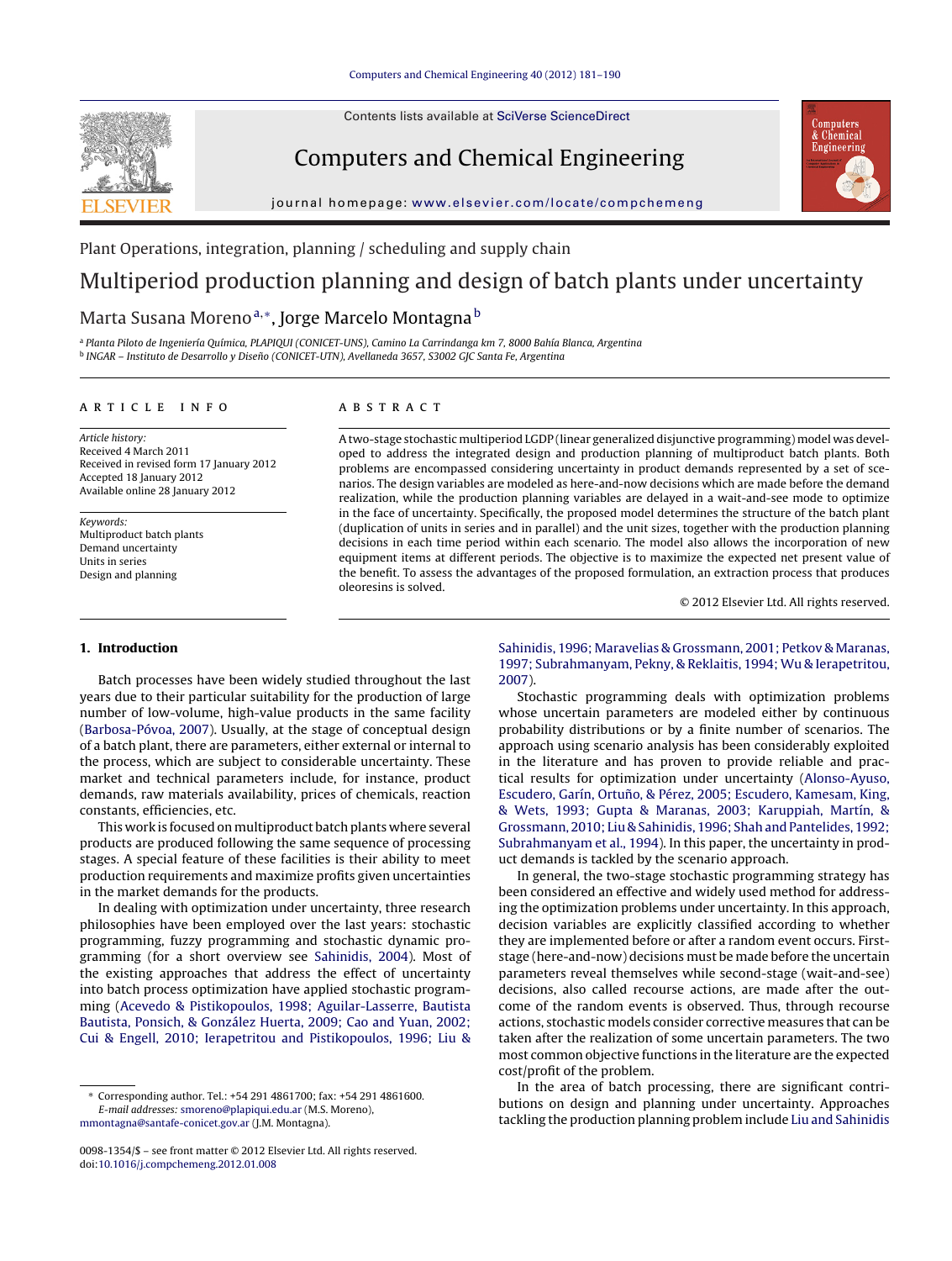|                    | <b>Nomenclature</b>                                                                     | Boolean                    |
|--------------------|-----------------------------------------------------------------------------------------|----------------------------|
| <i>Indices</i>     |                                                                                         | $Z_{ph}$                   |
| g                  | added units in parallel                                                                 | $W_{phk}$                  |
| h                  | units in series                                                                         |                            |
| i                  | products                                                                                | $Y_{phmt}$                 |
| k                  | discrete sizes for the units                                                            |                            |
| m                  | units in parallel                                                                       | $X_{pgt}$                  |
| p                  | operations                                                                              |                            |
| S                  | scenarios                                                                               |                            |
| $t, \tau$          | time periods                                                                            | Determir<br>$CE_{pt}$      |
|                    | Deterministic parameters                                                                | $CO_p$                     |
| BМ                 | big-M constants                                                                         | $N_{pt}$                   |
| $co_{it}$          | operating cost coefficient of product <i>i</i> at time period<br>t                      |                            |
| $cp_{it}$          | cost coefficient for late delivery of product i in time<br>period t                     | Stochasti<br>$C_{its}$     |
| $d_{its}^U$        | upper bound of demand of product <i>i</i> in time period<br>t for scenario s            | $IM_{its}$                 |
| $d_{its}^L$        | lower bound of demand of product <i>i</i> in time period<br>t for scenario s            | $IP_{its}$                 |
| $F_{it}$           | conversion of raw material to produce $i$ at time                                       |                            |
| $G_p$              | period t<br>set of units in parallel that can be added in operation                     | $n_{its}$                  |
| Н                  | p<br>time horizon                                                                       | $PW_{its}$                 |
| $H_t$              | net available production time for all products in                                       | $q_{its}$                  |
|                    | time period $t$                                                                         |                            |
| $H_p$              | set of possible configurations of units in series in<br>operation <i>p</i>              | $QS_{its}$                 |
| $H_p^U$            | the maximum number of units in series that can be<br>allocated in operation $p$         | $RM_{its}$                 |
| $M_p^U$            | maximum number of units in parallel operating out<br>of phase in operation $p$          | $RW_{its}$                 |
| $np_{it}$          | sales price for product $i$ in time period $t$                                          | $T_{its}$                  |
| NT                 | maximum number of time periods                                                          |                            |
| $SF_{\text{ipt}}$  | size factor of product $i$ in operation $p$ in time period<br>t                         | $\vartheta_{its}$          |
| $SV_p$             | set of available discrete sizes for the batch units in<br>operation p                   |                            |
| $p_{s}$            | probability of scenario s                                                               | $(1996)$ who               |
| $pt_{iph}$         | processing time of product $i$ in operation $p$ with $h$<br>units in series in period t | ning and p                 |
| $r_p$              | number of discrete sizes available for operation $p$                                    | assume va                  |
| $wp_{it}$          | waste disposal cost coefficient per product i in time                                   | Petkov and                 |
|                    | period t                                                                                | scheduling<br>and Grossn   |
| $wr_{it}$          | waste disposal cost coefficient per raw material i in<br>time period $t$                | and Ierape                 |
| $\alpha_p$         | cost coefficient for a batch unit in operation $p$                                      | gramming<br>planning ar    |
| $\beta_p$          | cost exponent for a batch unit in operation $p$                                         | With re                    |
| $\gamma_{pt}$      | cost coefficient for a batch unit in operation $p$ at time                              | and Panteli                |
|                    | period t                                                                                | design wit                 |
| $\varepsilon_{it}$ | inventory cost coefficient of raw material i in time                                    | ent scenari                |
|                    | period t                                                                                | and schedu                 |
| $\kappa_{it}$      | purchasing price for the raw material of product i in<br>time period $t$                | problem is                 |
|                    | standard volume of size k for batch unit in operation                                   | without co                 |
| $v_{pk}$           |                                                                                         | stage, a det               |
| $\sigma_{it}$      | p<br>inventory cost coefficient of product <i>i</i> in time period                      | addressed 1<br>uncertainty |
|                    | t                                                                                       | modes of n                 |

 $\zeta_i$  time periods during which raw materials have to be used

 $\chi_i$  time periods during which products have to be used

| $Z_{ph}$<br>$W_{phk}$                                           | Boolean variables (first-stage decision variables)<br>true if configuration $h$ is selected in unit operation $p$<br>true if the unit size $k$ is selected in operation $p$ with<br>configuration h |  |
|-----------------------------------------------------------------|-----------------------------------------------------------------------------------------------------------------------------------------------------------------------------------------------------|--|
| $Y_{phmt}$                                                      | true if there are m units in parallel out-of-phase in<br>operation $p$ with configuration $h$ in time period $t$                                                                                    |  |
| $X_{pgt}$                                                       | true if $g$ units in parallel are added in operation $p$ in<br>time period $t$                                                                                                                      |  |
| Deterministic variables (first-stage decision variables)        |                                                                                                                                                                                                     |  |
| $CE_{pt}$                                                       | investment cost in operation $p$ in time period $t$                                                                                                                                                 |  |
| $CO_p$                                                          | batch unit cost in operation $p$                                                                                                                                                                    |  |
| $N_{pt}$                                                        | number of set of units in parallel in operation $p$ in<br>time period $t$                                                                                                                           |  |
| Stochastic recourse variables (second-stage decision variables) |                                                                                                                                                                                                     |  |
| $C_{itS}$                                                       | amount of raw material for producing <i>i</i> purchased                                                                                                                                             |  |
|                                                                 | in time period t under scenario s                                                                                                                                                                   |  |
| $IM_{its}$                                                      | inventory of raw material $i$ at the end of a time<br>period t under scenario s                                                                                                                     |  |
| $IP_{itc}$                                                      | inventory of final product $i$ at the end of a time<br>period t under scenario s                                                                                                                    |  |
| $n_{it}$                                                        | number of batches of product i in time period t under<br>scenario s                                                                                                                                 |  |
| $PW_{its}$                                                      | product <i>i</i> wasted at time period <i>t</i> due to the limited<br>product lifetime under scenario s                                                                                             |  |
| $q_{its}$                                                       | amount of product $i$ to be produced in time period $t$<br>under scenario s                                                                                                                         |  |
| $QS_{its}$                                                      | amount of product i sold at the end of time period t<br>under scenario s                                                                                                                            |  |
| $RM_{its}$                                                      | raw material inventory for product <i>i</i> in time period<br>t under scenario s                                                                                                                    |  |
| $RW_{its}$                                                      | raw material $i$ wasted in time period $t$ due to the<br>limited product lifetime under scenario s                                                                                                  |  |
| $T_{its}$                                                       | total time for producing product $i$ in time period $t$<br>under scenario s                                                                                                                         |  |
| $\vartheta_{its}$                                               | late delivery for product $i$ in time period $t$ under<br>scenario s                                                                                                                                |  |
|                                                                 |                                                                                                                                                                                                     |  |

(0) presented a two-stage model for the process planprocess capacity expansion with random variables that llues from both discrete and continuous probability. Maranas (1997) extended the multiperiod planning [and](#page--1-0) model for multiproduct plants introduced by [Birewar](#page--1-0) nann (1990) including uncertain product dem[and](#page--1-0)s. [Wu](#page--1-0) tritou [\(2007\)](#page--1-0) proposed a multi-stage stochastic proformulation for the simultaneous solution of production nd scheduling problems using a rolling horizon strategy.

gard to the batch plant design under uncertainty, [Shah](#page--1-0) ides [\(1992\)](#page--1-0) presented a stochastic formulation for the h uncertain product requirements considering differ-ios. [Subrahmanyam](#page--1-0) et [al.](#page--1-0) [\(1994\)](#page--1-0) addressed the design aling of batch process through a multiperiod model. The split into two stages: in the first, the design is obtained insidering scheduling constraints, while, in the second tailed scheduling model is solved. [Cao](#page--1-0) [and](#page--1-0) [Yuan](#page--1-0) [\(2002\)](#page--1-0) the problem of the optimal design of batch plants with y in product demands considering different operating modes of parallel units for different products. [Alonso-Ayuso](#page--1-0) et [al.](#page--1-0) [\(2005\)](#page--1-0) proposed an approach for the product selection and plant sizing problems under uncertainty. [Aguilar-Lasserre](#page--1-0) et [al.](#page--1-0) [\(2009\)](#page--1-0) developed a multi-objective optimization problem for the design of batch plants with uncertain market demands for products.